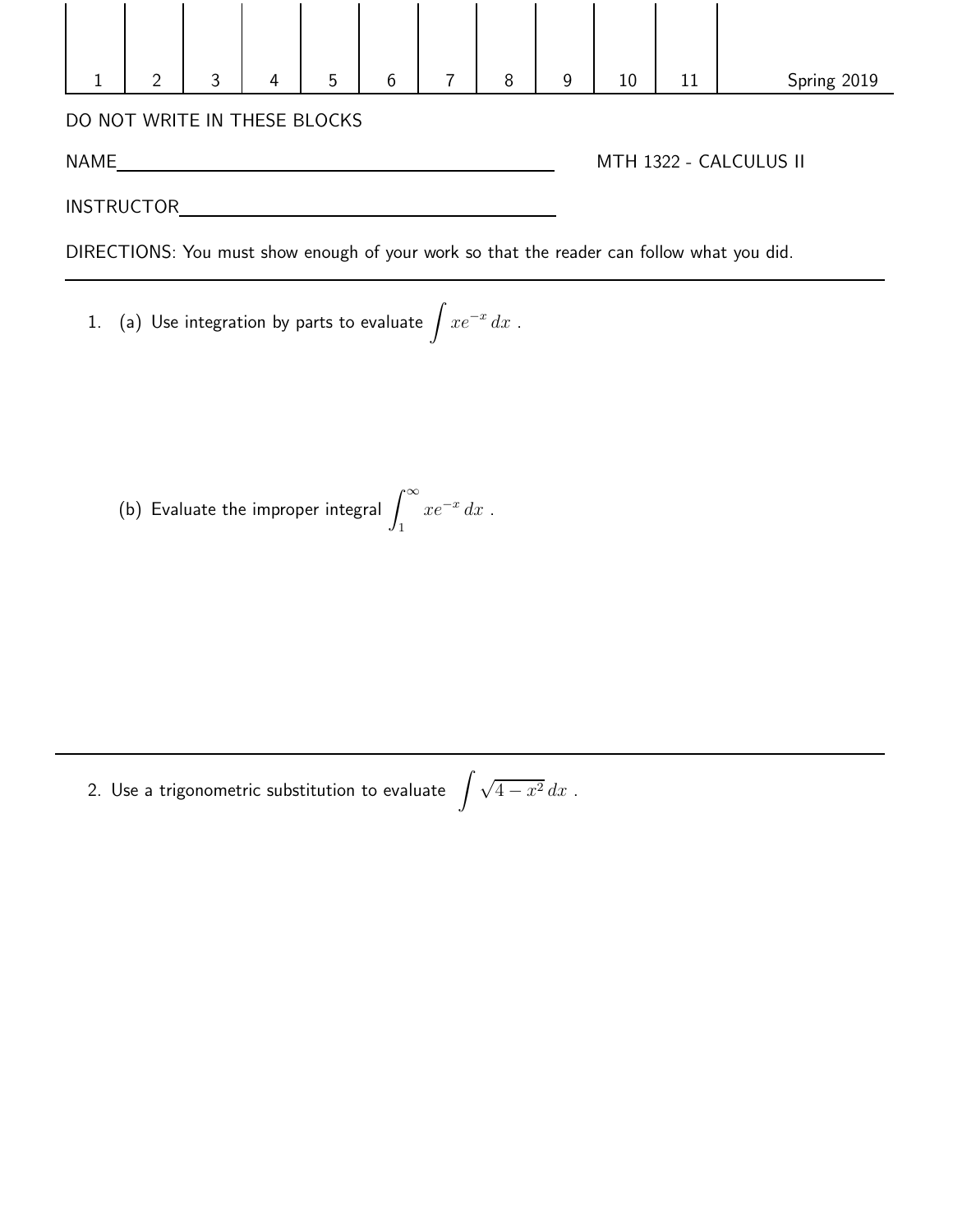3. Use a partial fraction decomposition to evaluate  $\int \frac{x-4}{x-4}$  $\int \frac{x}{x^2 + x - 2} dx$ .

4. Use a comparison test to determine if the improper integral converges or diverges.

(a) 
$$
\int_{1}^{\infty} \frac{dx}{x + \sqrt{x}}
$$

$$
\text{(b)}\ \int_0^1 \frac{dx}{x+\sqrt{x}}
$$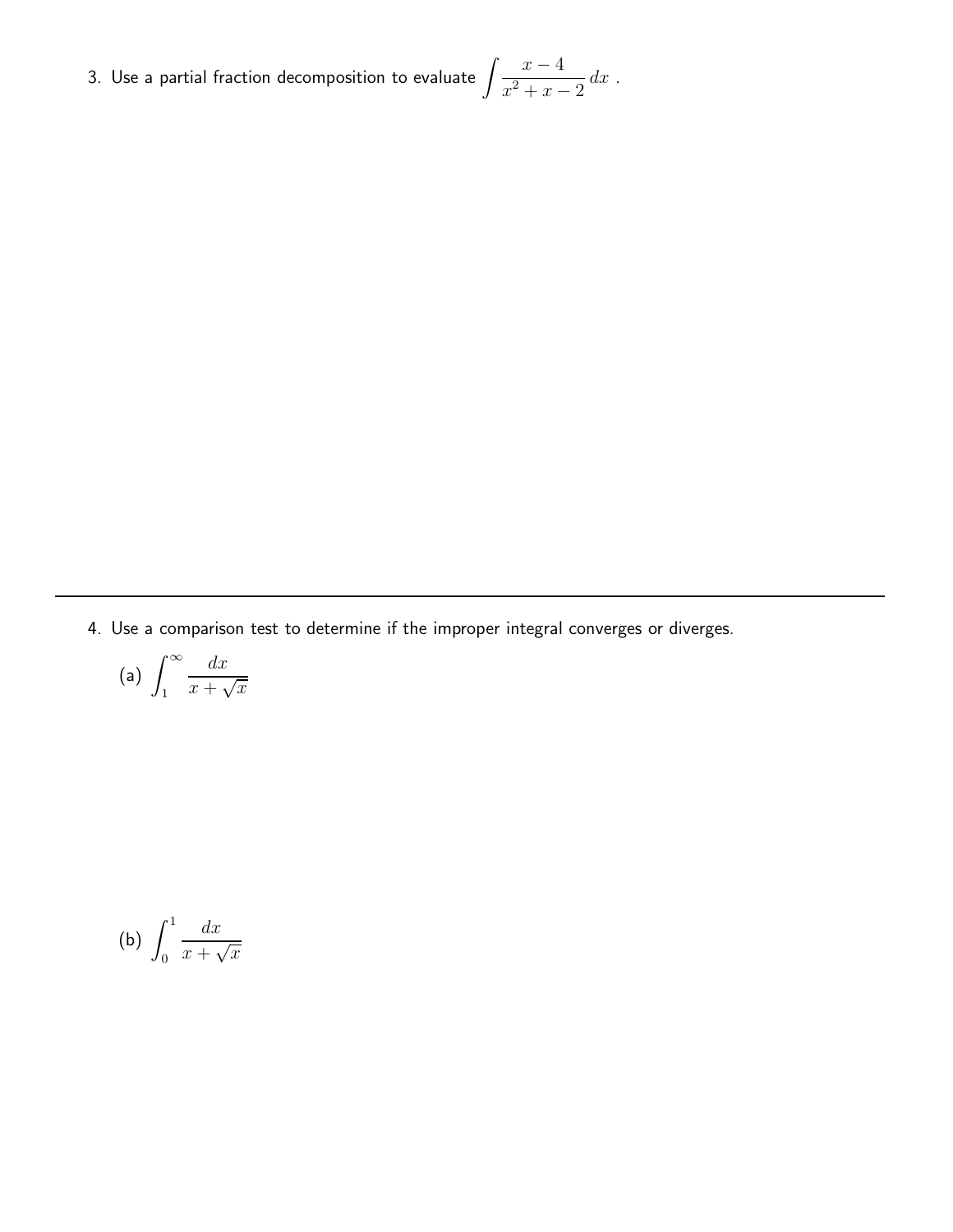- 5. The figure below shows the region bounded by the graph  $y=\sqrt{x}$ , the line  $y=2$ , and the  $y$ -axis. Find the volume of the solid obtained by rotating the region about the given axis.
	- (a)  $x$ -axis



(b)  $y$ -axis

6. Solve the initial value problem  $\frac{dy}{dx} = -y^2$ ,  $y(0) = 2$ .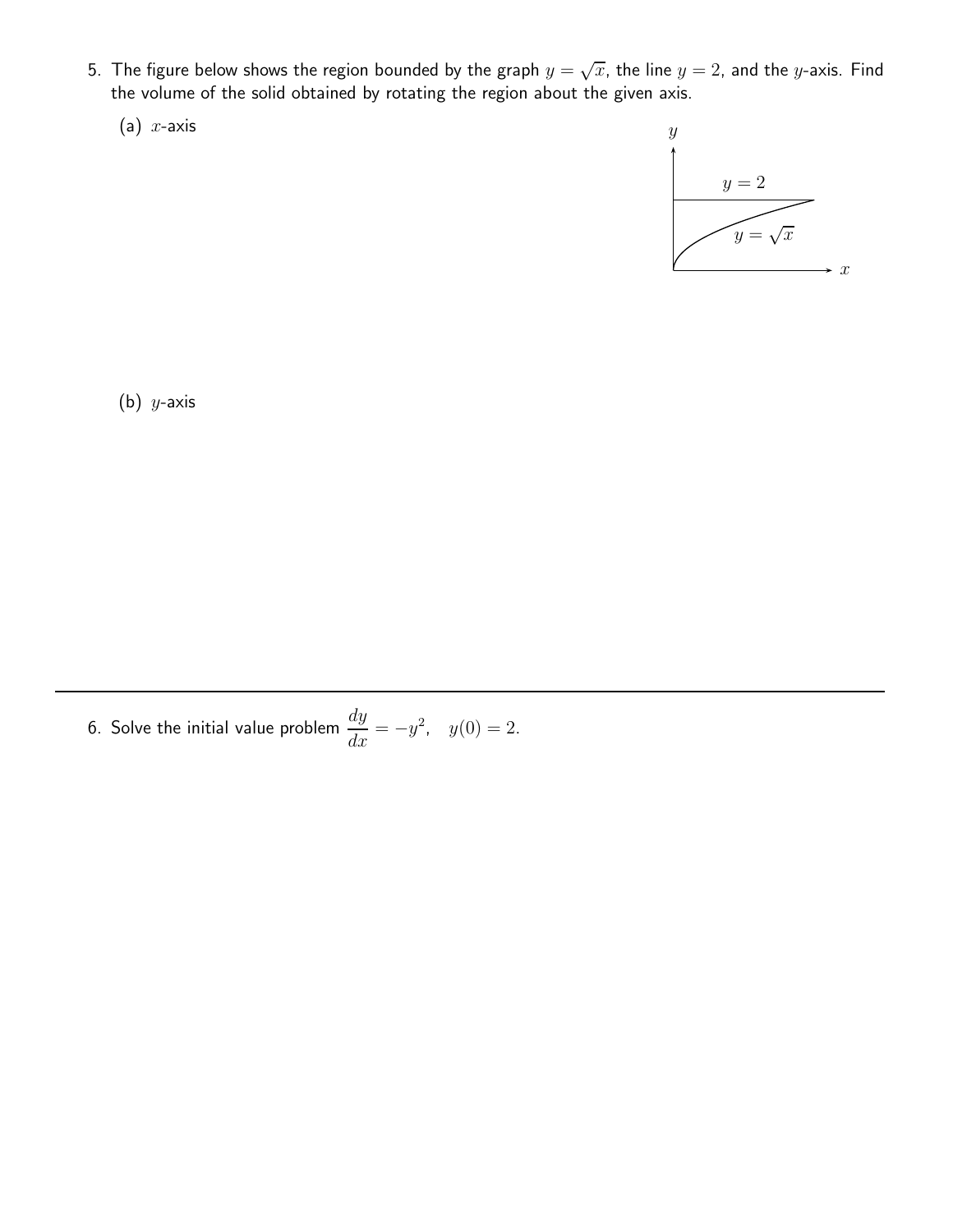7. Find the sum of the series or state (with justification) that the series diverges.

(a) 
$$
\sum_{n=1}^{\infty} \frac{1}{3^n}
$$

(b) 
$$
\sum_{n=1}^{\infty} \frac{n}{2n+1}
$$

8. Determine whether the series  $\sum_{n=0}^{\infty}$  $n=2$  $(-1)^n \frac{1}{n \ln n}$  $\frac{1}{n \ln n}$  converges absolutely, conditionally, or not at all.

(Clearly state which tests you are using and show all the work that the tests require.)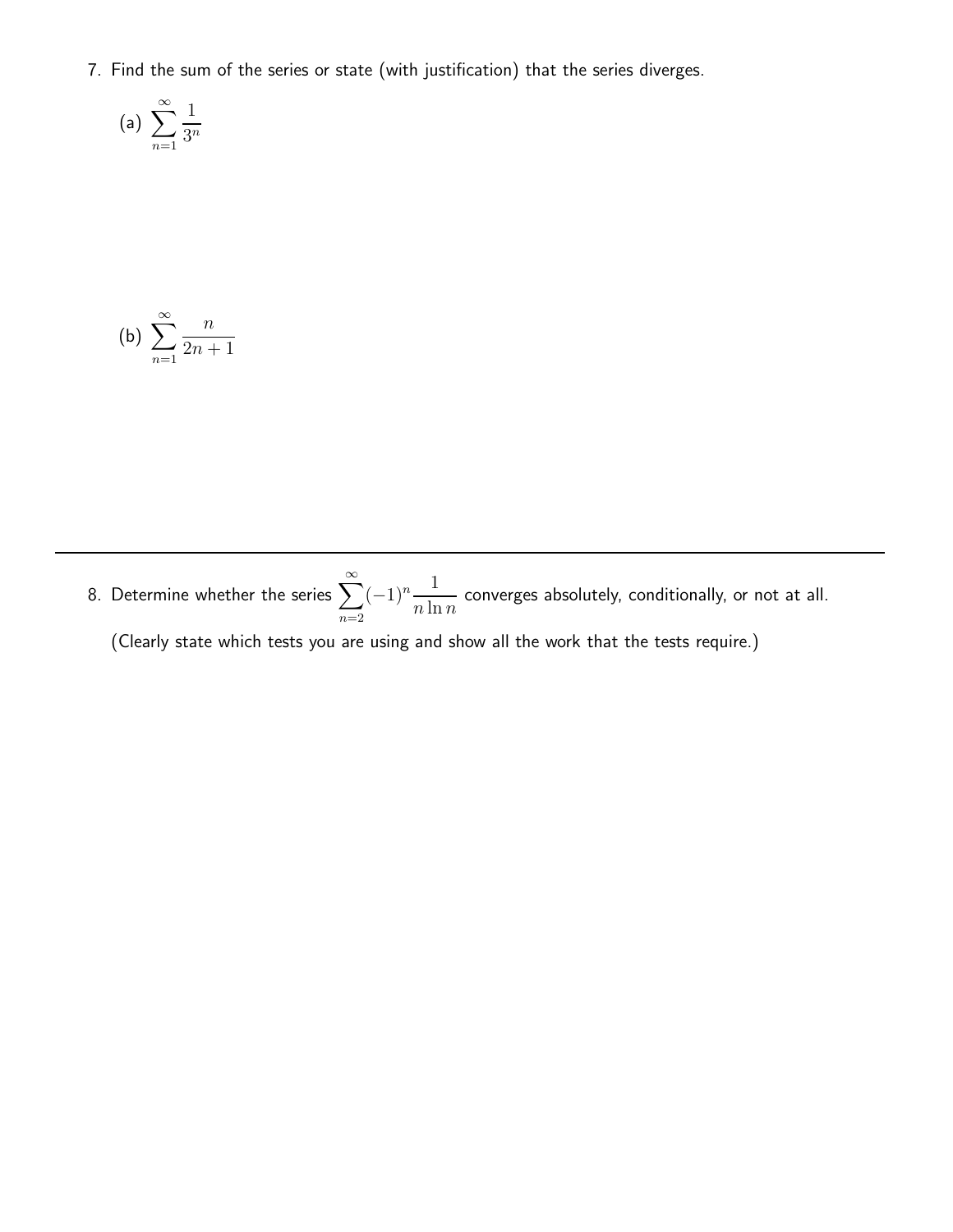9. Find the interval of convergence of the power series. (Pay attention to endpoints.)

(a) 
$$
\sum_{n=1}^{\infty} nx^n
$$

(b) 
$$
\sum_{n=0}^{\infty} \frac{x^n}{(2n)!}
$$

10. Find the Maclaurin series of  $\tan^{-1}(x)$  by integrating the Maclaurin series of  $\frac{1}{1+x^2}$  $\frac{1}{1+x^2}$ .